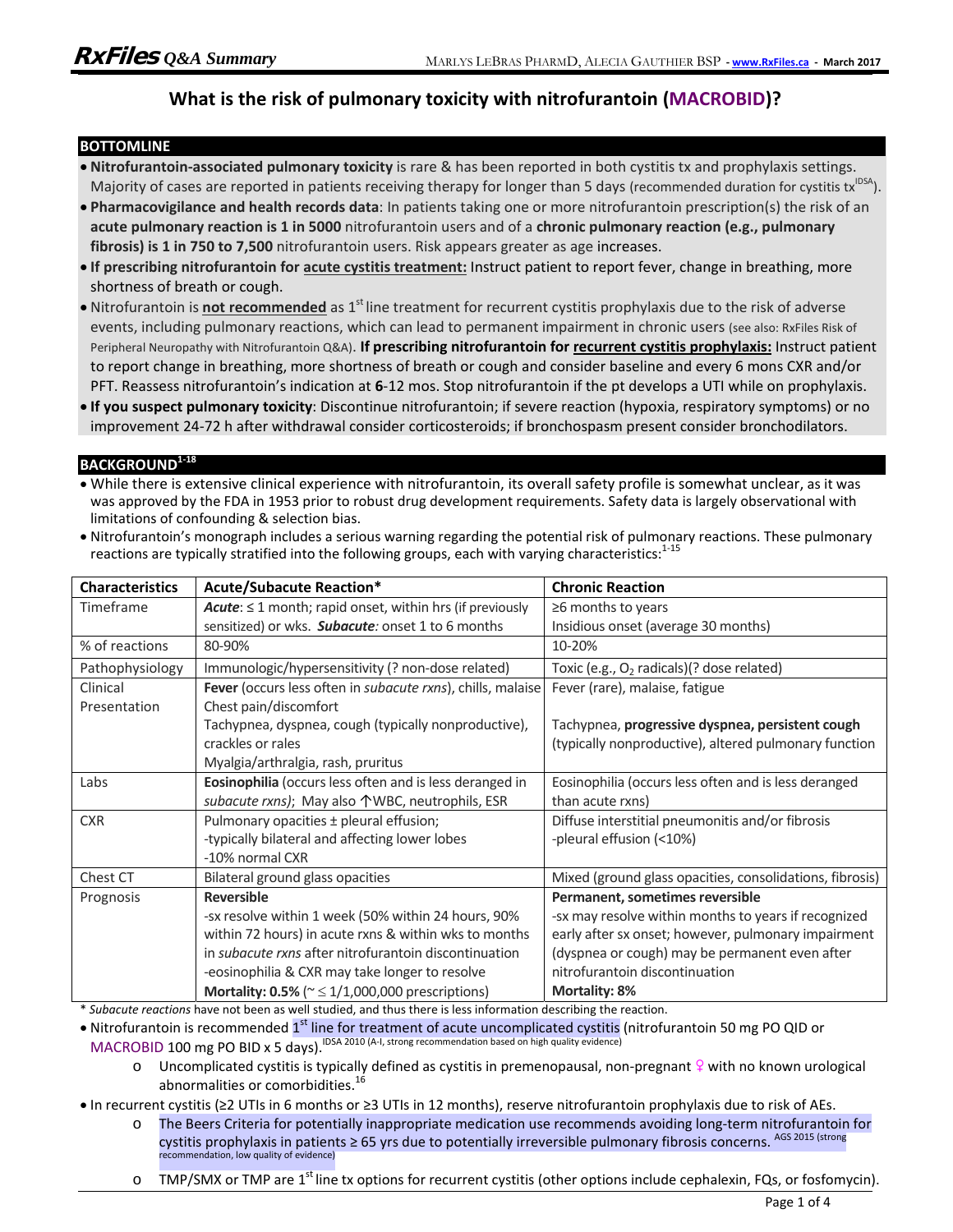# **LITERATURE REVIEW10-12,19-25**

#### *Cystitis Treatment*

**Hutter et al. 2015:** 19 meta-analysis of controlled trials (N=27 trials [N=24 RCTs], n=4807) assessing lower UTI treatment • nitrofurantoin ( $\leq 14$  days) for vs. active comparator/placebo: no pulmonary toxicity events Comments: majority of trials were conducted 1970-90s & poor quality (Cochrane risk of bias tool); AMSTAR score 5/11.

### *Cystitis Prophylaxis*

**Muller et al. 2016:**<sup>20</sup> systematic review of trials assessing nitrofurantoin for UTI prophylaxis

controlled trials (N=17, n=511 patients); average nitrofurantoin prophylaxis duration 6 months (3-24 months)

- o nitrofurantoin vs. active comparator/placebo**:** one episode of interstitial pneumonia (diagnosed 37 months after initiation of nitrofurantoin 100 mg/d prophylaxis) which fully resolved after nitrofurantoin discontinuation
- observational trials (N=16, n=NR); population-level, single-arm cohort studies; Comments nitrofurantoin duration NR; majority included trials actually studied both tx & prophylaxis population (see below).

|                | Case Definition I | Data Source         | <b>Results</b>                          | Comments              |
|----------------|-------------------|---------------------|-----------------------------------------|-----------------------|
| ANSM           | Nitrofurantoin    | Voluntary, national | pulmonary reaction incidence (type NR): | Unable to verify full |
| 2015,          | Rxs associated    | (France)            | $-2005 - 11$ : 1 in 49,245 Rxs          | report; voluntary     |
| $2011^{21,22}$ | with AEs          | pharmacovigilance   | -2010-14: 1 in 20,408 Rxs               | program (may under-   |
|                |                   | database; 2005-14   |                                         | estimate incidence)   |

 Not included in Muller et al.: population-level cohort (single arm) based on national (Finland), pharmacovigilance data; 1976-85; no adverse pulmonary rxns reported in n=1,023 patients <16 yrs with 3 UTIs previous 6 months receiving nitrofurantoin prophylaxis (avg 2 courses/patient; mean course duration was 316 d).  $^{23}$ 

**Price et al. 2016:** 24 meta-analysis of RCTs (N=12, n=1063) assessing UTI prophylaxis

• nitrofurantoin (≥ 6 mos) for vs. active comparator: 1 case of pneumonitits (NR when diagnosed or prognosis, nitrofurantoin 100 mg HS/d prophylaxis x 9 mos was the studied regimen)<sup>25</sup>

Comments: majority of trials were conducted 1977-2007; 3/12 studies were rated as poor-fair quality; publication bias present (? presence of unpublished negative studies); AMSTAR score 9/11.

|  |  |  | <b>Cystitis Treatment &amp; Prophylaxis</b> |
|--|--|--|---------------------------------------------|
|--|--|--|---------------------------------------------|

|                    | Methodology                        | Results                                                                             |
|--------------------|------------------------------------|-------------------------------------------------------------------------------------|
| <b>DHMA</b>        | Design: population-level, single-  | n=229,635 nitrofurantoin users ( $\geq 1$ Rx)                                       |
| 201526             | arm cohort                         | n=31 users with nitrofurantoin-associated pulmonary fibrosis AE                     |
|                    | Case definition: patients with     | pulmonary reaction incidence:                                                       |
|                    | nitrofurantoin associated AEs      | -pulmonary fibrosis: 1 in 7,408 users                                               |
|                    | Data source: voluntary, national   | Note: unable to verify full report; voluntary program (may under-estimat            |
|                    | (Denmark) pharmacovigilance        | incidence). Acute or subacute pulmonary rxn NR                                      |
|                    | database; 2004-13                  |                                                                                     |
| Jick et al.        | Design: single-arm cohort          | n=16,101 nitrofurantoin users ( $\geq 1$ Rx)                                        |
| 1989 <sup>10</sup> | Case definition: pts hospitalized  | n=4 users with nitrofurantoin-associated pulmonary AE                               |
|                    | with pulmonary dx &                | -cystitis tx: n= 3 acute rxn (46-74 yr, 7-19 d duration [report                     |
|                    | nitrofurantoin Rx within previous  | nitrofurantoin "1 <sup>st</sup> use" but patient hx was not comprehensive]; all rxn |
|                    | 90d                                | resolved "promptly" after D/C)                                                      |
|                    | Data source: health maintenance    | -cystitis prophylaxis: n=1 chronic rxn (65 yr, 1.5 yr duration/15 Rx refills)       |
|                    | organization (Seattle), hospital & | pulmonary reaction incidence: (subacute pulmonary reaction NR)                      |
|                    | pharmacy databases; 1976-86        | -acute rxn: 1 in 5,000 users; chronic rxn ( $\geq 10$ Rx): 1 in 750 users           |
| D'Arcy et          | Design: population-level, single-  | n=121,430,000 nitrofurantoin courses                                                |
| al. $1985^{11}$    | arm cohort                         | n=1,724 cases of nitrofurantoin-associated pulmonary AEs                            |
|                    | Case definition: nitrofurantoin    | pulmonary reaction incidence:                                                       |
|                    | courses associated with AEs        | -all: 1 in 70,435 courses; acute: 1 in 106,705 courses;                             |
|                    | Data source: manufacturer          | subacute: 1 in 5,519,545 courses; chronic: 1 in 433,349 courses;                    |
|                    | database (data from literature,    | miscellaneous (rxn NR): 1 in 429,081 courses                                        |
|                    | clinical studies, & voluntary      | Note: incidence may be overestimated as study compared worldwide                    |
|                    | reports from practitioners/        | cases to US courses; however, may also be underestimated as some                    |
|                    | regulatory authorities); 1953-84   | reliance on voluntary reports.                                                      |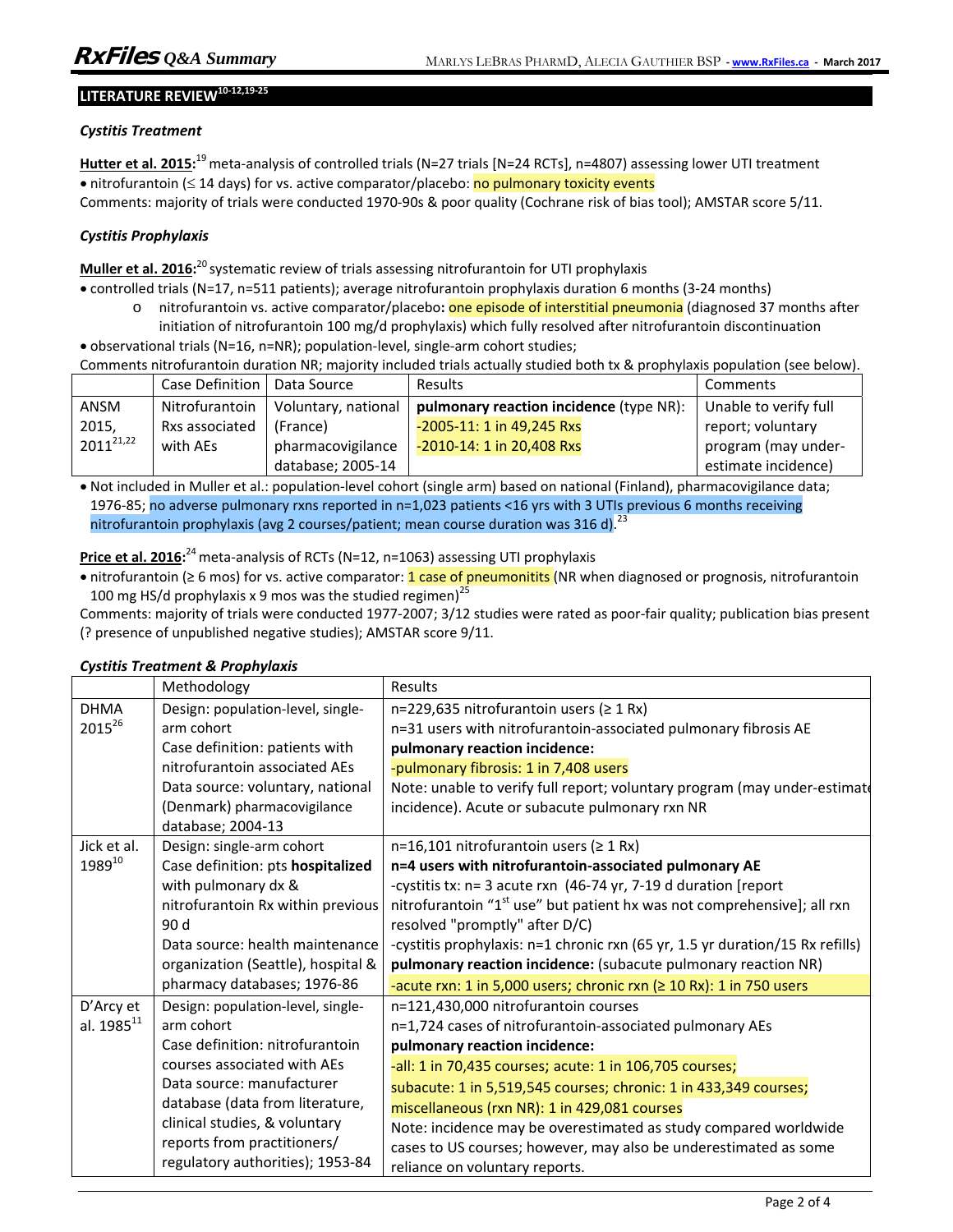| Holmberg           | Design: case series              | n=921 nitrofurantoin-associated AEs reports (86% $\frac{1}{2}$ ; 62 yr [0-95 yr]; |
|--------------------|----------------------------------|-----------------------------------------------------------------------------------|
| et al.             | Case definition: AE associated   | 19% had previously received nitrofurantoin of which 55% had a                     |
| 1980 <sup>12</sup> | with nitrofurantoin              | previous nitrofurantoin-associated AE [type NR])                                  |
|                    | Data source: voluntary, national | n=447 nitrofurantoin-associated pulmonary AEs reports                             |
|                    | (Sweden) pharmacovigilance       | -62% chronic/recurrent UTI, 4% asymptomatic bacteriuria, 34% NR; 75%              |
|                    | database; 1966-76                | hospitalized                                                                      |
|                    |                                  | Acute rxn: n=398 (89%), median dose 200 mg/d (20-400 mg/d), 86%                   |
|                    |                                  | < 1 mos tx, age 59 yr; fatal rxn: n=2 (0.5%), regimen nitrofurantoin 150          |
|                    |                                  | mg/d x 1 d duration, n=1 previous nitrofurantoin hypersensitivity rxn             |
|                    |                                  | <b>Chronic rxn</b> : $n=49$ (11%), median dose 100 mg/d (50-200 mg/d),            |
|                    |                                  | 84% ≥ 1 month tx, age 68 yr; fatal rxn: n=4 (8%), regimen nitrofurantoin          |
|                    |                                  | 100-150 mg/d x 4-11 yr duration                                                   |

## **UNCERTAINTIES**<sup>1-6,16,27-29</sup>

- **Diagnosis is challenging**, as clinical presentation is variable. Nitrofurantoin-associated pulmonary rxns are considered a diagnosis of exclusion.
	- o Majority of patients are first given a diagnosis of pneumonia, myocardial infarction, pulmonary embolism, or pulmonary edema/congestive heart failure.<sup>14</sup>
- Monitoring patients for nitrofurantoin pulmonary toxicity reactions is recommended; however, recommendations are vague.<sup>27</sup>
	- o If prescribing nitrofurantoin for cystitis treatment, instruct patient to report fever, change in breathing, more shortness of breath or cough.
	- o If Rxing nitrofurantoin for recurrent cystitis prophylaxis, instruct pt to report change in breathing, more shortness of breath or cough and consider baseline & q 6 mos CXR or PFT. Reassess nitrofurantoin's indication at **6**-12 mos.
	- o A patient developed pulmonary toxicity after 2.5 years of nitrofurantoin 50 mg HS prophylaxis therapy, and successfully sued a UK general practitioner's practice for failing to monitor for nitrofurantoin's side effects. The expert clinical pharmacologist at the claim proceeding recommended a CXR every 6 months for monitoring.<sup>28,29</sup>

#### **If nitrofurantoin-associated pulmonary toxicity is suspected**, **discontinue nitrofurantoin immediately.**

- o Many reactions resolve with discontinuation of nitrofurantoin only; however, consider corticosteroids if severe reaction (hypoxia, severe respiratory sx), or no improvement after 24-72 h nitrofurantoin withdrawal.
- o Consider bronchodilator if bronchospasm is present.

AE adverse event AHSM Agencenationale du medicament et des produits de la santé BID twice daily CT computerized tomography CXR chest xray DHMA Danish Health and Medicines Authority ESR erythrocyte sedimentation rate FDA Food and Drug Act h hour NR not reported PFT pulmonary function test PO oral pt patient QID four times daily RCT randomized controlled trial Rx prescription rxn reaction sx symptoms TMP/SMX cotrimoxazole or sulfamethoxazole/trimethoprim **tx** treatment **US** United States **UTI** urinary tract infection **WBC** white blood count **yr** year

#### **ACKNOWLEDGEMENTS: Contributors & Reviews:** B Jensen BSP, L Kosar MSC BSP, L Regier BSP BA **Prepared By**: M LeBras, PharmD; Alecia Gauthier BSP

**DISCLAIMER:** The content of this newsletter represents the research, experience and opinions of the authors and not those of the Board or Administration of Saskatoon Health Region (SHR). Neither the authors nor Saskatoon Health Region nor any other party who has been involved in the preparation or publication of this work warrants or represents that the information contained herein is accurate or complete, and they are are the be its employees, servants or agents. Readers are encouraged to confirm the information contained herein with other sources. Additional information and references online at www.RxFiles.ca **Copyright 2017 – RxFiles, Saskatoon Health Region (SHR) www.RxFiles.ca** 

#### **References**

- 1. Dynamed Editorial Team. Nitrofurantoin. Last updated 2016 Feb 18. Available from DynaMed: http://www.ebscohost.com/dynamed. Oct 11, 2016.
- 2. Dynamed Editorial Team. Recurrent urinary tract infection (UTI) in women. Last updated 2016 Jul 08. Available from DynaMed: http://www.ebscohost.com/dynamed. Oct 11, 2016.
- 3. Dynamed Editorial Team. Uncomplicated urinary tract infection (UTI) (pyelonephritis and cystitis). Last updated 2016 Jul 08. Available from DynaMed: http://www.ebscohost.com/dynamed. Oct 11, 2016.
- 4. Horton JM. Urinary Tract Agents. In: Mandell GL, Bennett JE, Dolin R (eds). Mandell, Douglas, and Bennett's Principles and Practice of Infectious Diseases. 8th ed. Philadelphia; Pennsylvania: Churchill Livingstone Elsevier;2015:447-451.e1.
- 5. CPS. Nitrofurantoin CPhA Monograph. Ottawa (ON): Canadian Pharmacists Association 2016. Date of preparation 2011 Nov. Available from: http://www.e-therapeutics.ca.
- 6. Williams EM, Triller DM. Recurrent acute nitrofurantoin-induced pulmonary toxicity. Pharmacotherapy. 2006 May;26(5):713-8.
- 7. Holmberg L, Boman G. Pulmonary reactions to nitrofurantoin. 447 cases reported to the Swedish Adverse Drug Reaction Committee 1966-1976. Eur J Respir Dis. 1981 Jun;62(3):180-9.
- 8. Goemaere NN, Grijm K, van Hal PT, den Bakker MA. Nitrofurantoin- induced pulmonary fibrosis: a case report. J Med Case Reports 2008;2:169.
- 9. Schattner A, Von der Walde J, Kozak N, et al. Nitrofurantoin-induced immune-mediated lung and liver disease. Am J Med Sci1999;317(5):336-340.
- 10. Jick SS, Jick H, Walker AM, Hunter JR. Hospitalizations for pulmonary reactions following nitrofurantoin use. Chest 1989;96(3):512-5.
- 11. D'Arcy PF. Nitrofurantoin. Drug Intell Clin Pharm 1985;19(7-8):540-7.
- 12. Holmberg L, boman G, Bottiger LE et al. Adverse reactions to nitrofurantoin: Analysis of 921 reports. The Am J of Med 1980;69:733-38.
- 13. Kabbara WK, Kordahi MC. Nitrofurantoin-induced pulmonary toxicity: A case report and review of the literature. J Infect Public Health. 2015 Jul-Aug;8(4):309-13.
- 14. Chudnofsky CR, Otten EJ. Acute pulmonary toxicity to nitrofurantoin. J Emerg Med. 1989 Jan-Feb;7(1):15-9.
- 15. Vahid B, Wildemore B. Nitrofurantoin pulmonary toxicity: A brief review. The Internet Journal of Pulmonary Medicine. 2005 Volume 6 Number 2.
- 16. Gupta K, Hooton M, Naber KG. International Clinical Practice Guidelines for the Treatment of Acute Uncomplicated Cystitis and Pyelonephritis in Women: A 2010. Update by the Infectious Diseases Society of America and the European Society for Microbiology and Infectious Diseases. Clinical Infectious Diseases 2011;52(5):e103–e120
- 17. the American Geriatrics Society 2015 Beers Criteria Update Expert Panel. American Geriatrics Society 2015 Updated Beers Criteria for Potentially Inappropriate Medication Use in Older Adults. J Am GeriatrSoc2015;63:2227-46.
- 18. Epp A, Larochelle A, Lovatsis D et al. SOGC Clinical Practice Guidelines: Recurrent Urinary Tract Infection. JOCG 2010.
- 19. Huttner A, Verhaegh EM, Harbarth S et al. Nitrofurantoin revisited: a systematic review and meta-analysis of controlled trials. J Antimicrob Chemother 2015; 70:2456–2464.
- 20. Muller AE, Verhaegh EM, HarbarthS, Mouton JW, Huttner A. Nitrofurantoin's efficacy and safety as prophylaxis for urinary tract infections: a systematic review of the literature and meta- analysis of controlled trials. Clin Microbiol Infect 2016; Aug 17.
- 21. National Agency for the Safety of Medicines and Health Products. COMMISSION NATIONALE DE PHARMACOVIGILANCE, Compterendu de la réunion du mardi 24 mai 2011 Saint Denis.
- 22. Jantzen H. Nitrofurantoine -Actualisation de donnees de Pharmacovigilance. RICAI; 15-12- 2015; Paris2015.
- 23. Uhari M, Nuutinen M, Turtinen J. Adverse reactions in children during long-term antimicrobial therapy. Pediatr Infect Dis J, 15: 404, 1996.
- 24. Price J, Guran LA, Gregory WT, McDonagh MS. Nitrofruantoin vs other prophylatic agents in reducig recurrent urinary tract infections in adult women: a systematic review and meta-analysis. Am J Obstet Gynecol. 2016 Nov;215(5):548-560.
- 25. Raz R, Coloner R, Rohana Y et al. Effectiveness of estriol-containing vaginal pessaries and nitrofurantoin macrocrystal therapy in the prevention of recurrent urinary tract infection in postmenopausal women. Clin Infect Dis. 2003 Jun 1;36911):1362-8.
- 26. Danish Pharmacovigilance Update 2015. Be aware of the risk of pulmonary fibrosis in long-term treatment with nitrofurantoin (Nitrofurantoin-DAK). https://laegemiddelstyrelsen.dk/en/news/2015/~/media/2D8B01D232124E1DB1B21378AEDAE5EE.ashx
- 27. Rego LL, Zimmern PE. Regular Monitoring of Older Women on Long-term Nitrofurantoin Prophylaxis: What Does it Mean Practically? Urology Practice 2016;3:7-11.
- 28. Parker G. Failure to adequately monitor liver and lung function. *MDU J* 2007; 23: 24–5.
- 29. Cetti RJ, Venn S, Woodhouse CR. The risks of long-term nitrofurantoin prophylaxis in patients with recurrent urinary tract infection: a recent medico-legal case. BJU Int. 2009 Mar;103(5):567-9.